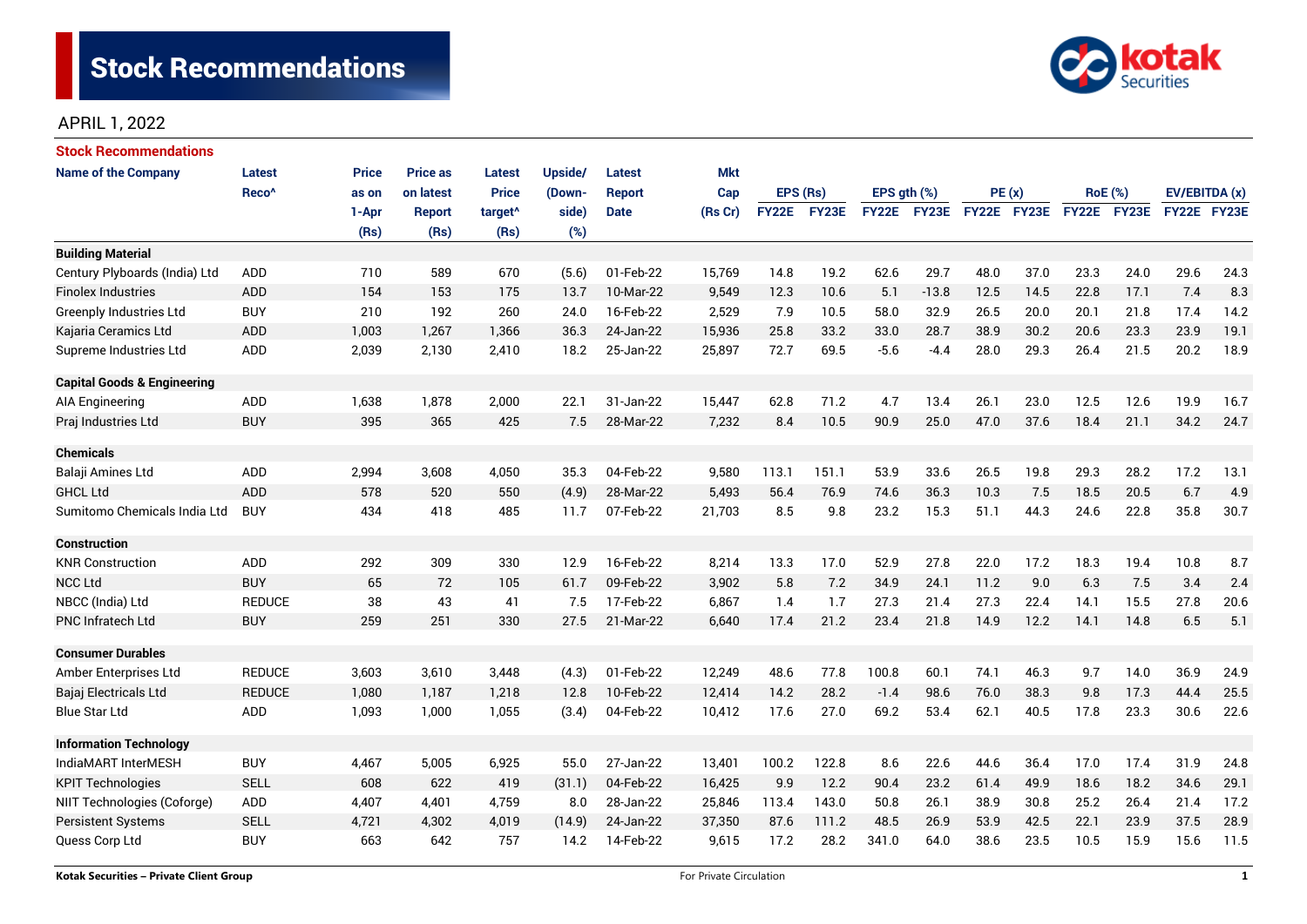

| <b>Stock Recommendations</b>       |                      |              |                 |                     |         |                        |            |              |              |                  |              |             |             |                |              |               |      |
|------------------------------------|----------------------|--------------|-----------------|---------------------|---------|------------------------|------------|--------------|--------------|------------------|--------------|-------------|-------------|----------------|--------------|---------------|------|
| <b>Name of the Company</b>         | Latest               | <b>Price</b> | <b>Price as</b> | Latest              | Upside/ | Latest                 | <b>Mkt</b> |              |              |                  |              |             |             |                |              |               |      |
|                                    | Reco <sup>^</sup>    | as on        | on latest       | <b>Price</b>        | (Down-  | <b>Report</b>          | Cap        | EPS (Rs)     |              | EPS $qth$ $(\%)$ |              | PE(x)       |             | <b>RoE</b> (%) |              | EV/EBITDA (x) |      |
|                                    |                      | 1-Apr        | <b>Report</b>   | target <sup>^</sup> | side)   | <b>Date</b>            | (Rs Cr)    | <b>FY22E</b> | FY23E        | <b>FY22E</b>     | <b>FY23E</b> | FY22E FY23E |             |                | FY22E FY23E  | FY22E FY23E   |      |
|                                    |                      | (Rs)         | (Rs)            | (Rs)                | (%)     |                        |            |              |              |                  |              |             |             |                |              |               |      |
| <b>Metals &amp; Mining</b>         |                      |              |                 |                     |         |                        |            |              |              |                  |              |             |             |                |              |               |      |
| <b>MOIL Ltd</b>                    | <b>BUY</b>           | 190          | 170             | 215                 | 13.4    | 18-Feb-22              | 5,050      | 14.5         | 16.4         | 95.9             | 13.1         | 13.1        | 11.6        | 11.5           | 12.2         | 6.8           | 5.3  |
| <b>APL Apollo Tubes Ltd</b>        | <b>BUY</b>           | 939          | 820             | 980                 | 4.4     | 28-Jan-22              | 23,476     | 21.0         | 27.0         | $-27.6$          | 28.6         | 44.7        | 34.8        | 26.7           | 26.8         | 25.8          | 20.5 |
|                                    |                      |              |                 |                     |         |                        |            |              |              |                  |              |             |             |                |              |               |      |
| Oil & Gas                          |                      |              |                 |                     |         |                        |            |              |              |                  |              |             |             |                |              |               |      |
| Chennai Petroleum Corp             | <b>BUY</b>           | 131          | 104             | 127                 | (2.9)   | 25-Jan-22              | 1,950      | 30.3         | 18.2         | 75.1             | $-39.9$      | 4.3         | 7.2         | 24.6           | 12.5         | 6.9           | 8.5  |
| <b>Gujarat Gas</b>                 | <b>ADD</b>           | 495          | 660             | 734                 | 48.2    | 10-Feb-22              | 34,070     | 18.7         | 26.7         | 0.5              | 42.8         | 26.5        | 18.5        | 24.3           | 27.3         | 16.2          | 11.6 |
| <b>MRPL</b>                        | ADD                  | 43           | 47              | 50                  | 16.1    | 31-Jan-22              | 7,542      | 1.2          | 6.8          | $-137.5$         | 466.7        | 35.9        | 6.3         | 4.7            | 23.8         | 13.4          | 8.7  |
|                                    |                      |              |                 |                     |         |                        |            |              |              |                  |              |             |             |                |              |               |      |
| <b>Paints</b>                      |                      |              |                 |                     |         |                        |            |              |              |                  |              |             |             |                |              |               |      |
| Akzo Nobel India Ltd               | <b>BUY</b>           | 1,924        | 1,887           | 2,670               | 38.8    | 14-Feb-22              | 8,983      | 57.9         | 67.2         | 27.3             | 16.1         | 33.2        | 28.6        | 17.9           | 19.7         | 20.0          | 17.1 |
|                                    |                      |              |                 |                     |         |                        |            |              |              |                  |              |             |             |                |              |               |      |
| <b>Pharmaceuticals</b>             |                      |              |                 |                     |         |                        |            |              |              |                  |              |             |             |                |              |               |      |
| <b>Suven Pharmaceuticals</b>       | <b>REDUCE</b>        | 605          | 561             | 550                 | (9.1)   | 17-Aug-21              | 15,362     | 16.9         | 21.1         | 19.0             | 24.9         | 35.8        | 28.7        | 27.6           | 26.5         | 28.1          | 22.0 |
|                                    |                      |              |                 |                     |         |                        |            |              |              |                  |              |             |             |                |              |               |      |
| <b>Transportation</b>              |                      |              |                 |                     |         |                        |            |              |              |                  |              |             |             |                |              |               |      |
| Aegis Logistics Ltd                | <b>BUY</b>           | 219          | 216             | 310                 | 41.3    | 14-Feb-22              | 7,330      | 12.6         | 13.6         | 28.6             | 7.9          | 17.4        | 16.1        | 20.4           | 19.0         | 9.9           | 8.9  |
| <b>Allcargo Global Logistics</b>   | <b>BUY</b>           | 355          | 346             | 430                 | 21.0    | 15-Feb-22              | 8,740      | 27.7         | 31.3         | 246.3            | 13.0         | 12.8        | 11.4        | 21.2           | 20.1         | 6.8           | 5.7  |
| <b>Blue Dart Express</b>           | <b>BUY</b>           | 6,849        | 6,926           | 7,975               | 16.4    | 01-Feb-22              | 16,301     | 115.0        | 134.0        | 98.3             | 16.5         | 59.6        | 51.1        | 36.2           | 33.3         | 17.0          | 14.7 |
| <b>VRL Logistics Ltd</b>           | <b>BUY</b>           | 492          | 499             | 625                 | 27.0    | 04-Feb-22              | 4,489      | 11.3         | 18.3         | 117.3            | 61.9         | 43.6        | 26.9        | 14.3           | 21.6         | 13.9          | 10.5 |
| <b>Others</b>                      |                      |              |                 |                     |         |                        |            |              |              |                  |              |             |             |                |              |               |      |
| Bata India Ltd                     | <b>BUY</b>           | 1,998        | 1,895           | 2,380               | 19.1    | 10-Feb-22              | 25,768     | 27.0         | 36.6         | $-509.1$         | 35.6         | 74.0        | 54.6        | 16.3           | 19.4         | 36.4          | 29.0 |
|                                    | <b>REDUCE</b>        | 1,499        | 1,510           | 1,505               | 0.4     | 10-Feb-22              | 15,740     | 29.9         | 34.8         | 55.7             | 16.4         | 50.1        | 43.1        | 28.5           | 26.6         | 40.0          | 34.3 |
| <b>Central Depository Services</b> |                      |              |                 |                     |         | 10-Feb-22              |            | 7.1          |              |                  |              |             |             |                |              |               |      |
| <b>EPL Ltd</b>                     | <b>ADD</b>           | 190          | 187             | 205                 | 7.6     |                        | 5,999      |              | 8.6          | $-6.6$           | 21.1         | 26.8        | 22.1        | 12.1           | 13.2         | 10.4          | 8.6  |
| JK Paper Ltd<br>Radico Khaitan Ltd | ADD<br><b>REDUCE</b> | 324<br>893   | 315<br>978      | 340<br>970          | 4.9     | 22-Mar-22<br>07-Feb-22 | 5,768      | 35.0<br>21.2 | 51.2<br>26.1 | 146.5            | 46.3<br>23.1 | 9.3<br>42.1 | 6.3<br>34.2 | 19.6<br>15.0   | 23.1<br>16.1 | 5.8<br>26.9   | 4.3  |
|                                    |                      | 741          |                 |                     | 8.6     |                        | 11,881     |              |              | 4.4              |              |             | 61.7        |                |              | 54.3          | 23.0 |
| <b>VIP Industries Ltd</b>          | <b>REDUCE</b>        |              | 648             | 620                 | (16.3)  | 04-Feb-22              | 10,521     | 6.2          | 12.0         | $-187.3$         | 93.5         | 119.5       |             | 14.3           | 23.2         |               | 33.6 |
| Welspun Corp Ltd                   | <b>SELL</b>          | 184          | 173             | 120                 | (34.9)  | 14-Feb-22              | 4,884      | 11.9         | 9.2          | $-49.8$          | $-22.7$      | 15.5        | 20.0        | 7.8            | 5.9          | 6.3           | 7.1  |

*Source: Kotak Securities - Private Client Group*

All recommendations are with a 12 month perspective from the date of the report/update. Investors are requested to use their discretion while deciding the timing, quantity of investment as well as the exit.

NR NoRated. The investment rating and target price, if any, have been suspended temporarily. Such suspension is in compliance with applicable regulation(s) and/or Kotak Securities policies in circumstances when Kotak Secur

Or its affiliates is acting in an advisory capacity in a merger or strategic transaction involving this company and in certain other circumstances.

**NM Not meaningful**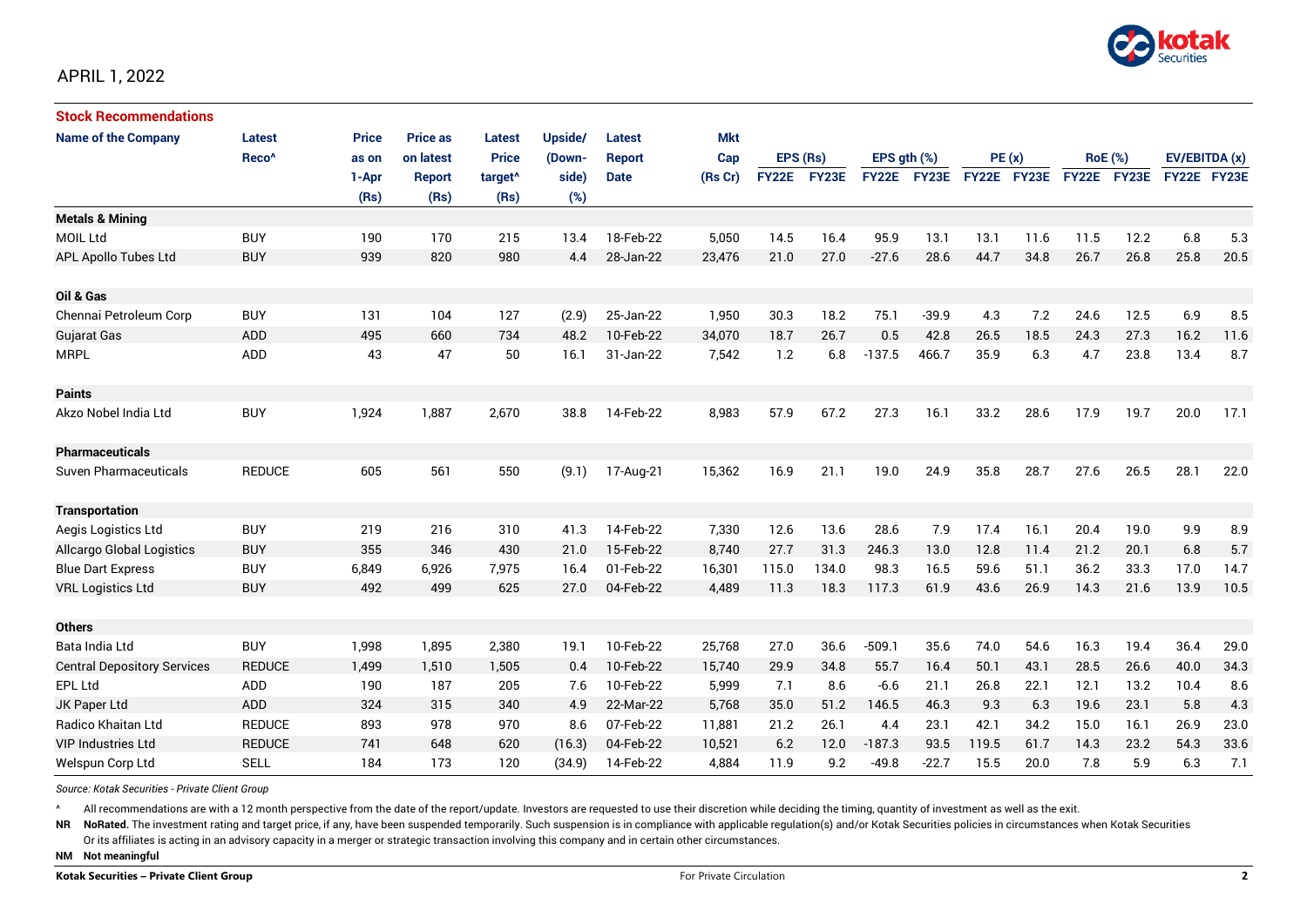

## APRIL 1, 2022

# **RATING SCALE (PRIVATE CLIENT GROUP)**

#### **Definitions of ratings**

| <b>BUY</b>       | $\overline{\phantom{0}}$ | We expect the stock to deliver more than 15% returns over the next 12 months                                                                                                                                                                                                                                                                                                                                                     |
|------------------|--------------------------|----------------------------------------------------------------------------------------------------------------------------------------------------------------------------------------------------------------------------------------------------------------------------------------------------------------------------------------------------------------------------------------------------------------------------------|
| <b>ADD</b>       |                          | - We expect the stock to deliver $5\%$ - 15% returns over the next 12 months                                                                                                                                                                                                                                                                                                                                                     |
| <b>REDUCE</b>    | $-$                      | We expect the stock to deliver -5% - +5% returns over the next 12 months                                                                                                                                                                                                                                                                                                                                                         |
| <b>SELL</b>      |                          | - We expect the stock to deliver $\lt$ -5% returns over the next 12 months                                                                                                                                                                                                                                                                                                                                                       |
| <b>NR</b>        | $-$                      | Not Rated. Kotak Securities is not assigning any rating or price target to the stock.                                                                                                                                                                                                                                                                                                                                            |
|                  |                          | The report has been prepared for information purposes only.                                                                                                                                                                                                                                                                                                                                                                      |
| <b>SUBSCRIBE</b> | $\overline{\phantom{0}}$ | We advise investor to subscribe to the IPO.                                                                                                                                                                                                                                                                                                                                                                                      |
| <b>RS</b>        | $-$                      | Rating Suspended. Kotak Securities has suspended the investment rating and price target for this stock, either because there is not a sufficient fundamental basis for determining, or there<br>are legal, regulatory or policy constraints around publishing, an investment rating or target. The previous investment rating and price target, if any, are no longer in effect for this stock and<br>should not be relied upon. |
| <b>NA</b>        |                          | $-$ Not Available or Not Applicable. The information is not available for display or is not applicable                                                                                                                                                                                                                                                                                                                           |
| <b>NM</b>        | $-$                      | Not Meaningful. The information is not meaningful and is therefore excluded.                                                                                                                                                                                                                                                                                                                                                     |
| <b>NOTE</b>      | $-$                      | Our target prices are with a 12-month perspective. Returns stated in the rating scale are our internal benchmark.                                                                                                                                                                                                                                                                                                                |

## **FUNDAMENTAL RESEARCH TEAM (PRIVATE CLIENT GROUP)**

| <b>Shrikant Chouhan</b>                                                                                | <b>Arun Agarwal</b>                                                                                             | <b>Amit Agarwal, CFA</b>            | <b>Hemali Dhame</b>      |
|--------------------------------------------------------------------------------------------------------|-----------------------------------------------------------------------------------------------------------------|-------------------------------------|--------------------------|
| <b>Head of Research</b>                                                                                | Auto & Auto Ancillary                                                                                           | <b>Transportation, Paints, FMCG</b> | Banking & Finance        |
| shrikant.chouhan@kotak.com                                                                             | arun.agarwal@kotak.com                                                                                          | agarwal.amit@kotak.com              | Hemali.Dhame@kotak.com   |
| +91 22 6218 5408                                                                                       | +91 22 6218 6443                                                                                                | +91 22 6218 6439                    | +91 22 6218 6433         |
| <b>Jatin Damania</b>                                                                                   | Purvi Shah                                                                                                      | <b>Rini Mehta</b>                   | K. Kathirvelu            |
| Metals & Mining, Midcap                                                                                | Pharmaceuticals                                                                                                 | <b>Research Associate</b>           | <b>Support Executive</b> |
| jatin.damania@kotak.com                                                                                | purvi.shah@kotak.com                                                                                            | rini.mehta@kotak.com                | k.kathirvelu@kotak.com   |
| +91 22 6218 6440                                                                                       | +91 22 6218 6432                                                                                                | +91 80801 97299                     | +91 22 6218 6427         |
| <b>Sumit Pokharna</b><br>Oil and Gas, Information Tech<br>sumit.pokharna@kotak.com<br>+91 22 6218 6438 | Pankaj Kumar<br><b>Construction, Capital Goods &amp; Midcaps</b><br>pankajr.kumar@kotak.com<br>+91 22 6218 6434 |                                     |                          |

### **TECHNICAL RESEARCH TEAM (PRIVATE CLIENT GROUP)**

| <b>Shrikant Chouhan</b>    | <b>Amol Athawale</b>    |  |
|----------------------------|-------------------------|--|
| shrikant.chouhan@kotak.com | amol.athawale@kotak.com |  |
| +91 22 6218 5408           | +91 20 6620 3350        |  |
|                            |                         |  |

**Sayed Haider** Research Associate [sayed.haider@kotak.com](mailto:sayed.haider@kotak.com) +91 22 62185498

### **DERIVATIVES RESEARCH TEAM (PRIVATE CLIENT GROUP)**

+91 22 6218 5497 +91 33 6615 6273

**Sahaj Agrawal Prashanth Lalu Prasenjit Biswas, CMT, CFTe** [sahaj.agrawal@kotak.com](mailto:sahaj.agrawal@kotak.com) [prashanth.lalu@kotak.com](mailto:prashanth.lalu@kotak.com) [prasenjit.biswas@kotak.com](mailto:prasenjit.biswas@kotak.com)